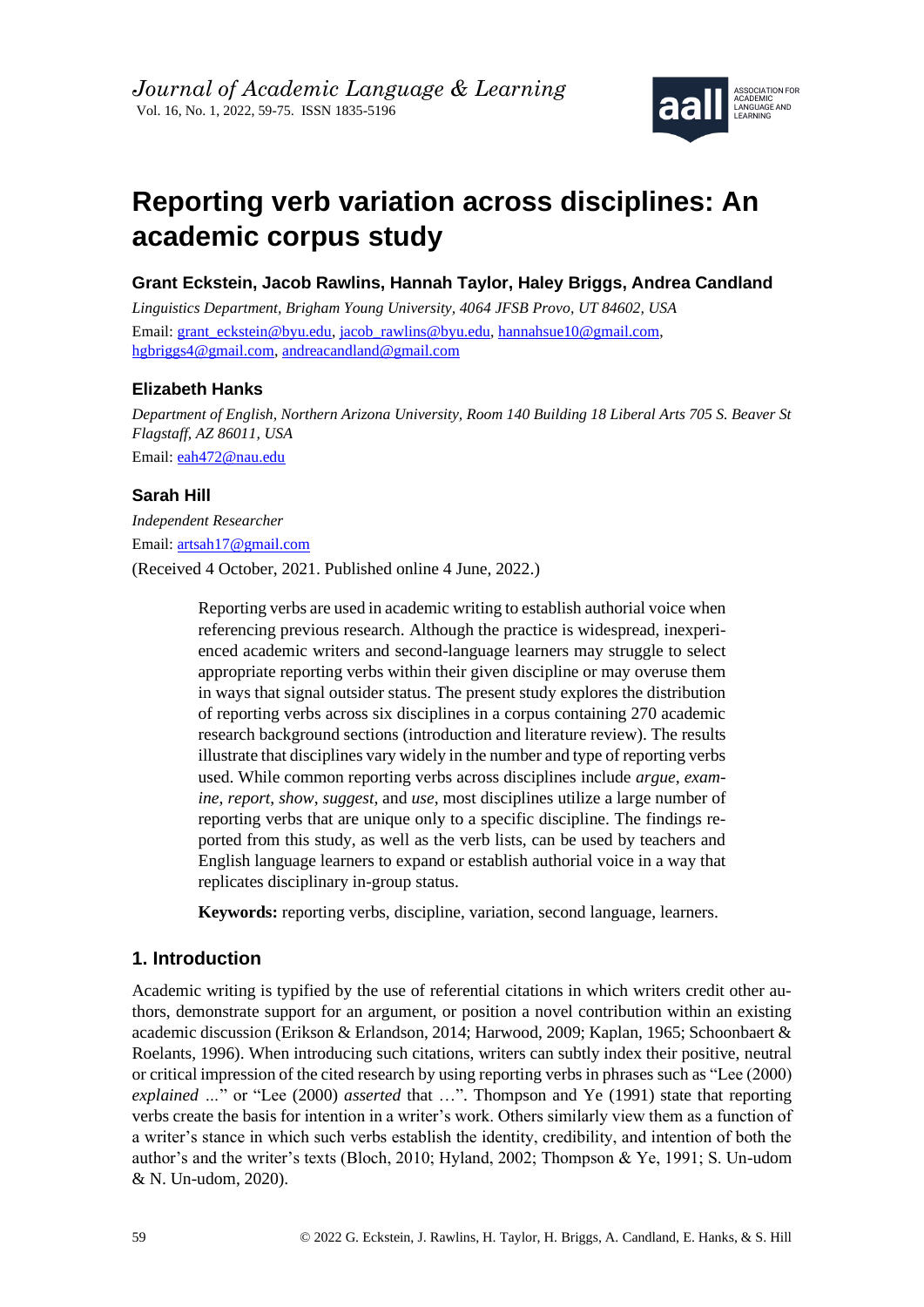Recently, researchers have studied how reporting verbs are used across disciplines. Uba (2020), for example, examined 120 academic articles across four disciplines and found that applied linguistics and accounting used the word *find* more frequently compared to engineering and medicine, which used *develop* and *demonstrate*, respectively. Furthermore, medicine and engineering showed a smaller variety of reporting verbs compared to applied linguistics and accounting. The present study expands this research by examining reporting verbs used in the background (i.e., introduction and literature review) sections of 270 published research papers across six disciplines and organizing these verbs by frequency to show how reporting verbs are differentially used. Research of this nature can help learners understand the significance of reporting verbs and use them more effectively to develop their own discipline-specific authorial voice (Bloch, 2010; Huang, 2018; Jafarigohar & Mohammadkhani, 2015; Yilmaz & Özdem Erturk, 2017). This is particularly relevant among inexperienced academic writers and second language (L2) learners whose lexical repertoires and proficiency in source use or citation competence (Ma, 2015) may be limited due to cultural and linguistic differences from an Anglophone academic context (Liu et al., 2016; Zhang, 2013).

#### **2. Disciplinary differences in reporting verb studies**

When academic writers introduce citations, their use of reporting verbs allows them to express their intention and a particular stance toward the reported research. Proficiency in this ability is known as citation competence (Ma, 2015), and a strong competence allows writers to situate their research within a particular field and emphasize the importance of their own research and academic claims (Ma & Qin, 2017). In order to develop such competence, writers must know their options for introducing reported research, particularly the kinds of reporting verb that are most appropriate for a particular discipline. Despite the importance of citation competence, L2 writers may still struggle to develop it without pedagogical interventions that expose them to elements of normalized disciplinary source use. Writers for whom English is their first language may also lack citation competence, but Liu et al. (2016) argue that L2 writers are at a disadvantage because of cultural and language differences. Yang and Lin (2009) explored the notion of cultural citation practices and explained that students with a cultural orientation toward rote learning may be unfamiliar with conventional academic citation practices which may result in writing that appears plagiaristic. Other researchers have found that L2 writers use a narrower range of reporting verbs both as students and as published academic writers compared to first language peers (e.g., Fløttum et al., 2006; Lee et al., 2018; Mansourizadeh & Ahmad, 2011). Thus, there is a need for language teachers to be familiar with citation options, including typical intra- and inter-disciplinary reporting verbs that students can use as they develop citation competence.

Researchers examining reporting verbs and writer stance have analyzed disciplinary differences in reporting verbs. Hyland (1999), for example, showed wide disciplinary variety in reporting verbs through a 500,000-word corpus of 80 published research articles spanning eight disciplines (see Table 1). The verbs *say* and *think* were almost exclusively found within philosophy papers, while 70% of the instances of *use* were found in electronics papers. He also found differences between soft and hard sciences (Biglan, 1973), wherein dialogic and negotiative verbs such as *argue*, *suggest*, and *study* were mainly found in soft sciences, while articles in hard sciences favoured factive, non-negotiative verbs such as *report*, *describe*, and *show*. The distinction between soft and hard sciences seems to be one of dialogism: soft disciplines, such as education, are more likely to open a space for dialogue with previous writers, whereas hard sciences, such as engineering, occlude dialogism (see also Hu & Wang, 2014). This distinction is likely related to epistemological differences in various disciplines (Neumann, 2001). Early work by Biglan (1973) and Kuhn (1962) suggest that hard sciences attempt to reflect objective reality by situating results within an established paradigm, while soft sciences view knowledge as subject to and a result of non-paradigmatic interpretation. North (2005) likewise observed that "science" students focused more on the reproduction of factual information while "arts" students wrote with greater emphasis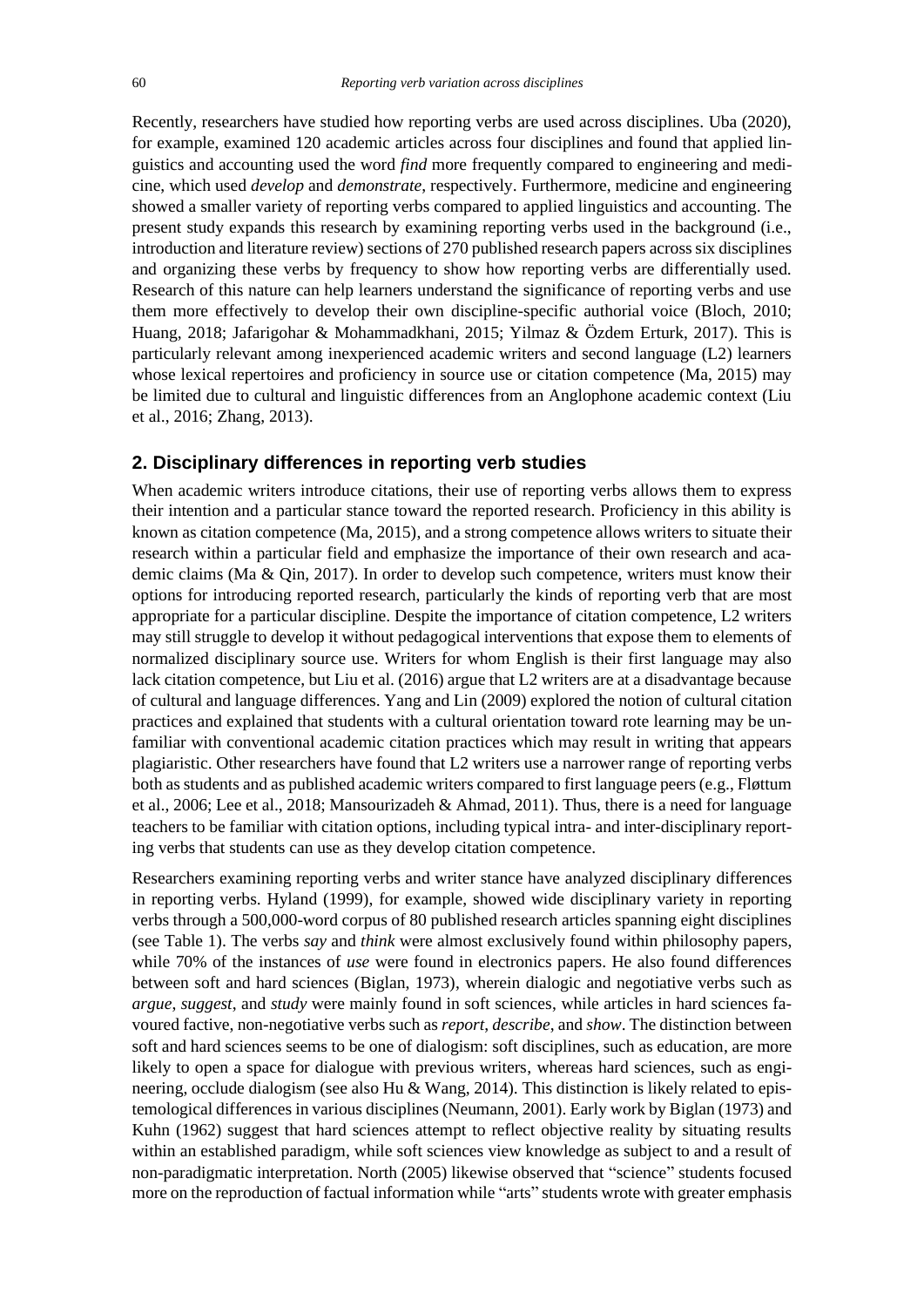on structure and interpretation, suggesting early socialization into disciplinary epistemologies that distinguish factive from dialogic stances.

|                              | Molecular Biol- Magnetic<br>ogy | Physics   | Marketing                                  | Applied Lin-<br>guistics |  |
|------------------------------|---------------------------------|-----------|--------------------------------------------|--------------------------|--|
| Reporting verbs<br>per paper | 26.2                            | 6.6       | 32.7                                       | 33.4                     |  |
|                              | describe                        | develop   | suggest                                    | suggest                  |  |
|                              | find                            | report    | argue                                      | argue                    |  |
|                              | report                          | study     | demonstrate                                | show                     |  |
|                              | show                            |           | propose                                    | explain                  |  |
|                              | suggest                         |           | show                                       | find                     |  |
|                              | observe                         |           |                                            | point out                |  |
|                              | Philosophy                      | Sociology | Mechanical Engi- Electronic En-<br>neering | gineering                |  |
| Reporting verbs<br>per paper | 57.1                            | 43.6      | 11.7                                       | 17.4                     |  |
|                              | say                             | argue     | describe                                   | propose                  |  |
|                              | suggest                         | suggest   | show                                       | use                      |  |
|                              | argue                           | describe  | report                                     | describe                 |  |
|                              | claim                           | note      | discuss                                    | show                     |  |
|                              | point out                       | analyse   |                                            | publish                  |  |
|                              | propose                         | discuss   |                                            |                          |  |
|                              | think                           |           |                                            |                          |  |

**Table 1.** Most common reporting verbs in eight disciplines reported in Hyland (1999).

In addition, Fløttum et al. (2006) used the KIAP (Cultural Identity in Academic Prose) corpus to investigate authorial voice across disciplines (see Table 2). The KIAP corpus consists of 450 research articles divided into the three disciplines of economics, linguistics, and medicine, and is further subdivided into English, French, and Norwegian to produce nine subcorpora of 50 articles each. The researchers identified over 3,000 reporting verbs found in subject position references and 869 different verbs, indicating considerable lexical and disciplinary variation.

| Table 2. Most common reporting verbs in three disciplines in English reported in Fløttum et al. (2006). |  |  |  |  |  |
|---------------------------------------------------------------------------------------------------------|--|--|--|--|--|
|---------------------------------------------------------------------------------------------------------|--|--|--|--|--|

|                                           | Economics | Linguistics  | Medicine    |
|-------------------------------------------|-----------|--------------|-------------|
| Subject position references per subcorpus | 364       | 713          | 233         |
| Number of different verbs                 | 93        | 167          | 51          |
| Reporting verbs per paper                 | 7.28      | 14.26        | 4.66        |
|                                           | find      | argue        | report      |
|                                           | show      | note         | find        |
|                                           | provide   | show         | show        |
|                                           | report    | propose      | demonstrate |
|                                           | argue     | point to/out | suggest     |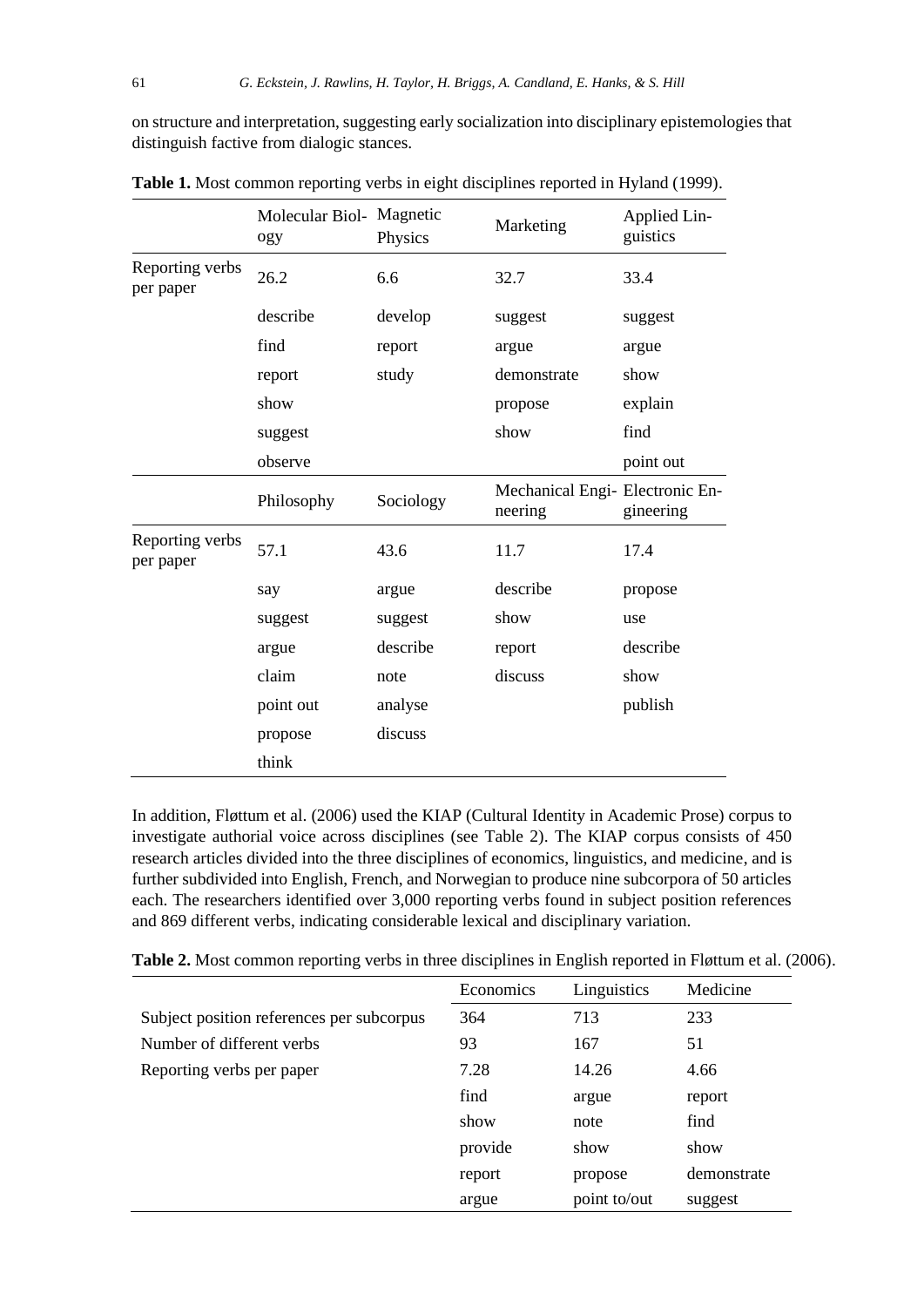Finally, Hu and Wang (2014) similarly examined reporting verbs between applied linguistics and medicine (see Table 3). Using a corpus of 84 research articles, researchers found predictable disciplinary differences in that the applied linguistics verbs tended to "[open] up a dialogic space for alternative viewpoints" (p. 24) while the medical verbs tended to factively report or describe prior observations in a non-dialogic way. Tables 1–3 show the main findings of these researchers, including the most frequent reporting verbs within each discipline.

**Table 3.** Most common reporting verbs in two disciplines across languages reported in Hu and Wang (2014).

| <b>Applied Linguistics</b> | Medicine    |
|----------------------------|-------------|
| argue                      | report      |
| claim                      | show        |
| explain                    | find        |
| note                       | indicate    |
| point out                  | demonstrate |
| propose                    | describe    |
| state                      |             |
| suggest                    |             |

Despite the variation of reporting verbs across disciplines, some disciplinary distinctions are erased when comparing similar subfields of a particular discipline. Suntara and Usaha (2013), for example, did not locate a compelling distinction between the reporting verbs used in linguistics and applied linguistics articles. However, Huang (2018) did not discover such similarities between the marine engineering subdisciplines he studied.

Overall, there appears to be a considerable difference between the occurrence of reporting verbs across disciplines (Hyland, 2002; Uba, 2020), especially with disciplines that differ substantially from one another. "Hard disciplines" like engineering and biology, for example, tend to use considerably fewer reporting verbs than "soft disciplines" like applied linguistics (Uba, 2020; Hyland, 2002), and this is probably a reflection of unique epistemological orientations within disciplines (North, 2005). The varying choice of reporting verbs by discipline reflects differences in accepted lexicons and patterns of reporting verb usage that signal accepted in-group norms. However, academic writers may be unaware of how their reporting verb selection contributes to their in-group status. Similarly, emerging and established scholars may be unaware of cross-disciplinary differences in reporting verb lexicons. Consequently, understanding such differences can benefit those who teach academic writing across disciplines as well as disciplinary writers who can better conceptualize their own field by contextualizing reporting verb usage with neighbouring disciplines. For these reasons, we embarked on a research study to examine reporting verb usage across six disciplines. Our research was guided by the following questions in relation to research background sections (introduction and literature review):

- 1. How does the number of reporting verbs per background sections of papers differ across six disciplines (e.g., do some disciplines have more reporting verbs overall)?
- 2. What are the most common reporting verbs used in each discipline?
- 3. How are reporting verbs distributed across disciplines (e.g., which are most common across disciplines or unique to just one discipline)?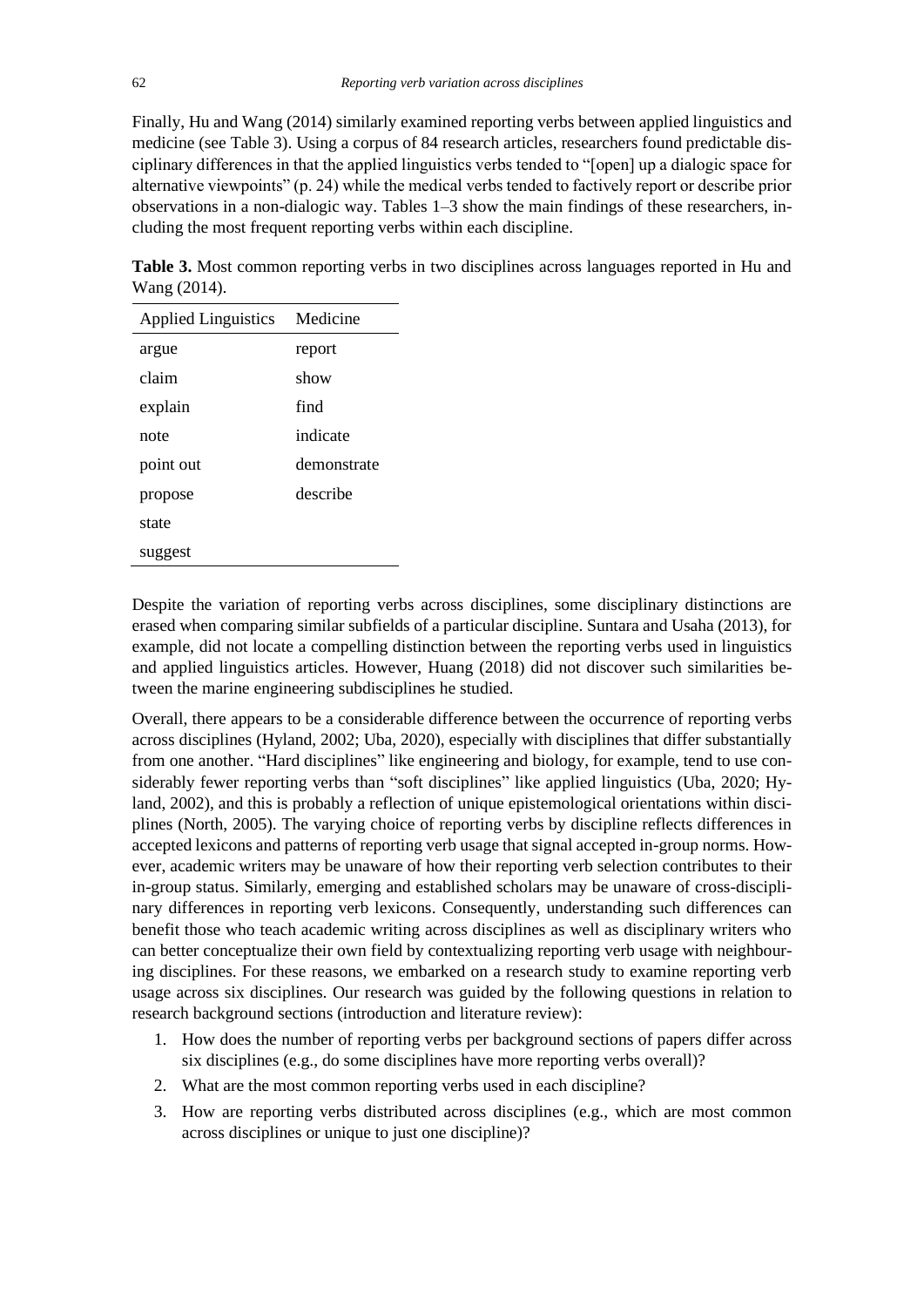## **3. Methodology**

We collected data using Gray's (2011) *Academic Journal Registers Corpus* (AJRC), which was originally created to reflect a wide range of disciplines, as well as the research categories typical of each. The corpus contains 270 articles with 1,952,568 tokens and 48,403 types across six disciplines, including applied linguistics (60 articles), biology (30 articles), history (30 articles), philosophy (30 articles), physics (60 articles), and political science (60 articles). Disciplines are represented in the corpus through articles of various research categories based on standards in their respective fields: applied linguistics includes 30 qualitative and 30 quantitative articles, biology includes 30 quantitative articles, history includes 30 qualitative articles, philosophy includes 30 theoretical articles, physics includes 30 quantitative and 30 theoretical articles, and political science includes 30 qualitative and 30 quantitative articles (see Table 4). Gray included theoretical articles in two disciplines (philosophy and physics), explaining that such articles aim to "propose, explore, and advance theoretical arguments" as opposed to empirical research that "present[s] the analysis of observed data" (p. 6). All six disciplines in the corpus include articles that range across several academic areas (see Gray (2015) for full corpus details).

The articles for the AJRC were obtained by Gray (2011) by first selecting high-quality peer-reviewed journals that covered general topics in the field and were prototypical representations of the field. Journals were chosen by consulting experts in each discipline, who also advised about the research category of articles selected for the corpus. Articles were randomly chosen from three journal issues (2006, 2007, and 2008) and added to the corpus if they fit the type of research expected for their respective discipline (Gray, 2015).

The AJRC is ideal for answering our research questions because it features six distinct disciplines along with their respective subdisciplines, thereby creating a more complete representation of each discipline as a whole. The disciplines included also range from hard to soft sciences, which allows for breadth in the investigation, even though comparing hard and soft sciences is not one of our stated research goals.

We divided the AJRC into a subcorpus containing only the background sections of each article, which were the relevant sections for the present study. This resulted in a subcorpus containing 292,547 tokens and 19,569 types. We chose to include only the background sections – thereby excluding abstracts, methods, and other sections – because writers tend to interact the most with authors' work by citing sources and introducing material with reporting verbs in the background. In most disciplines in the AJRC, the methods, results, and discussion sections contain very few or no interactions with other works. However, some articles, especially those from history and philosophy, did not contain clearly delineated background sections. In these cases, we read the article closely and tagged up until the background information ended and the analysis began. An overview of the disciplines, article categories, and number of tokens included in the background sections of the AJRC corpus is shown in Table 4.

|                            | Tokens in Article Categories |              |             |  |  |  |  |  |
|----------------------------|------------------------------|--------------|-------------|--|--|--|--|--|
| Discipline                 | qualitative                  | quantitative | theoretical |  |  |  |  |  |
| <b>Applied Linguistics</b> | 46,484                       | 54,336       |             |  |  |  |  |  |
| <b>Biology</b>             | 20,750                       |              |             |  |  |  |  |  |
| History                    | 26,341                       |              |             |  |  |  |  |  |
| Philosophy                 |                              |              | 19,296      |  |  |  |  |  |
| Physics                    |                              | 19,932       | 30,292      |  |  |  |  |  |
| <b>Political Science</b>   | 25,461                       | 36,950       |             |  |  |  |  |  |

**Table 4.** Overview of Background Sections in the AJRC.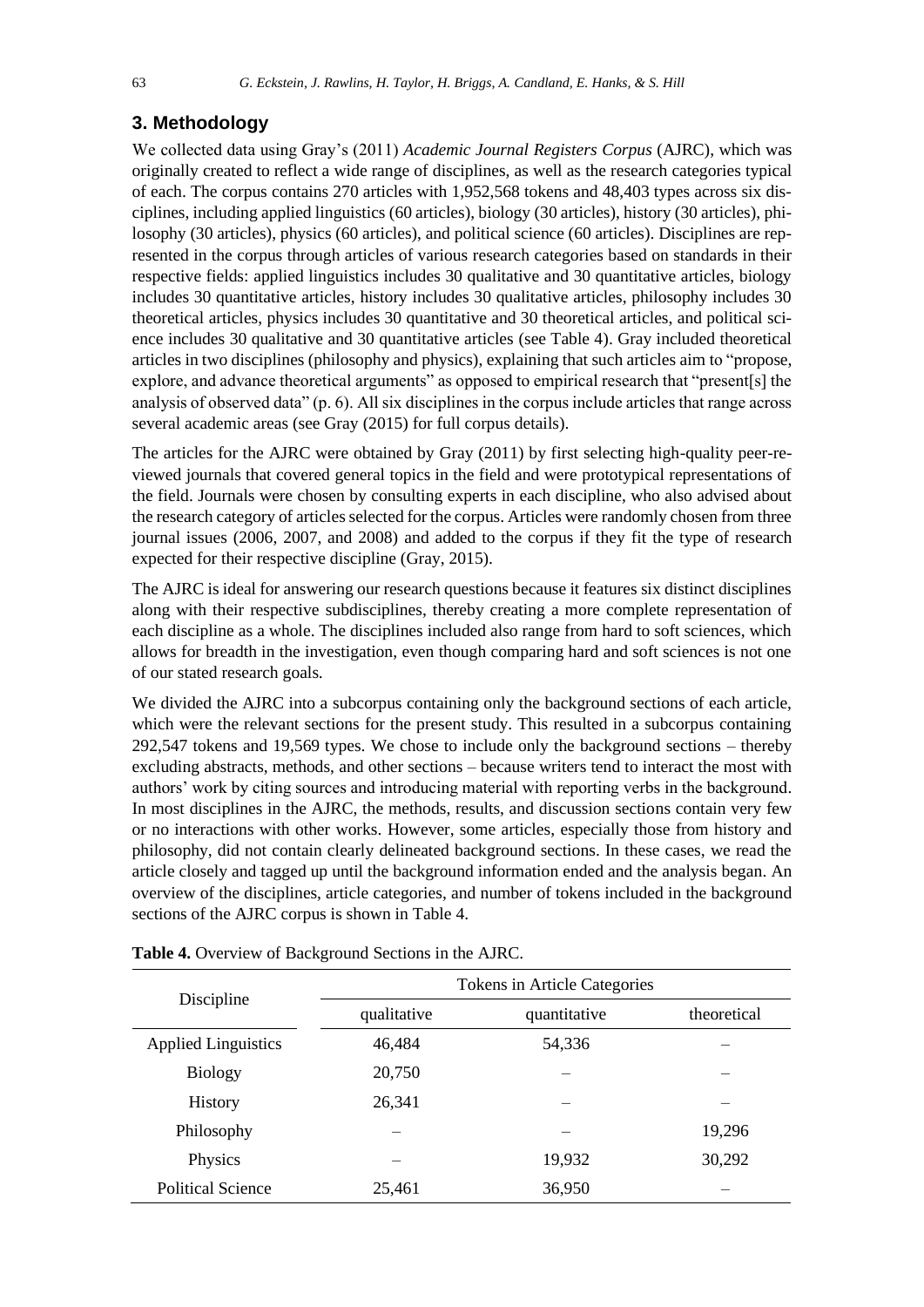### **4.1. Data Collection**

We tagged all articles in the corpus using Dedoose, a qualitative analysis platform for collaborative data analysis. We uploaded articles to Dedoose in plain text format, after which researchers could highlight and tag segments. Seven members of the research team (including two faculty, one graduate student, and four undergraduate students) manually highlighted each reporting verb after examining its use in context of the entire sentence since a larger context is necessary to determine both author and writer intentions (Hu & Cao, 2011; Jafarigohar & Mohammadkhani, 2015; Thompson & Ye, 1991).

We established tagging guidelines, which included standards for tagging reporting verbs, as well as other features of authorial stance, including moves, pronouns, and citations. The present study deals only with our method and the findings related to the reporting verbs (described further below). We solidified these guidelines by tagging sample articles over a period of two months, in which we met regularly to discuss (dis)agreements and ensure interrater reliability.

Four undergraduate researchers assisted in tagging the bulk of the 270-article corpus. One of these research assistants was a linguistics major with a minor in computational linguistics who had training in corpus linguistics and text analysis, two were studying editing and publishing, and the last was a statistics major. All four received more than 5 hours of initial training, tagged at least 12 practice articles, and continued to meet weekly with the entire research team to review the tags and resolve ambiguities as a group. All researchers engaged in tagging the corpus obtained an initial interrater reliability score of .89. The researchers tagged all background sections in the corpus by following the tagging guidelines closely and bringing any doubts or questions to our weekly meetings. This process took eight months, after which we had more than 24,000 tagged items, including 2,127 tagged reporting verbs. After research assistants completed tagging each background section in the corpus, we exported the data to Excel from Dedoose for analysis.

## **3.1. Reporting verbs tagging guidelines**

Following Jun's (2020) definition of reporting verbs as a way for writers to create "interactions between sources and [their own] ideas" (p. 29), we tagged all verbs that attribute findings to researchers, either specifically or generally, as reporting verbs. We accomplished this by reading each background section and tagging the verbs by hand. While other studies have used automatic search functions to find verbs connected to specific researchers (Hyland, 2002), direct quotations (Jafarigohar & Mohammadkhani, 2015), or a pre-existing list of verbs (Un-udom & Un-udom, 2020; Yilmaz & Özdem Erturk, 2017), tagging by hand allowed us to examine a broader range of reporting verbs that may not have been identified through computer software. Although reporting verbs often follow the author's name and/or general terms such as 'researchers', some reporting verbs in our corpus were more difficult to identify and tag.

In the present study, all auxiliary verbs in a reporting verb phrase were included as reporting verbs. For example, the complete verb phrase "have been trying to address" was tagged as a single reporting verb. Also, copular verbs such as *be* were tagged along with the subject complement (adjective or noun) that follows it. For example, "is consistent with" in the sentence, "This idea is consistent with the connectionist view of language learning in Lee (2000)", would be tagged as one reporting verb. Finally, we tagged reporting verbs that introduced cited material, even if they were not connected to specific in-text citations. For example, the verb phrase *shown* in the sentence, "Cross-linguistic research has shown that literacy may transfer more easily between languages that share the same orthography", was coded as a single reporting verb. We made these choices in order to collect more information about verb tense, aspect, and voice, in case these factors were relevant in the final disciplinary findings.

#### **3.2. Data analysis**

All reporting verbs were extracted from the corpus along with metadata about the discipline from which they came. We grouped similar tokens together and manually lemmatized them in Excel.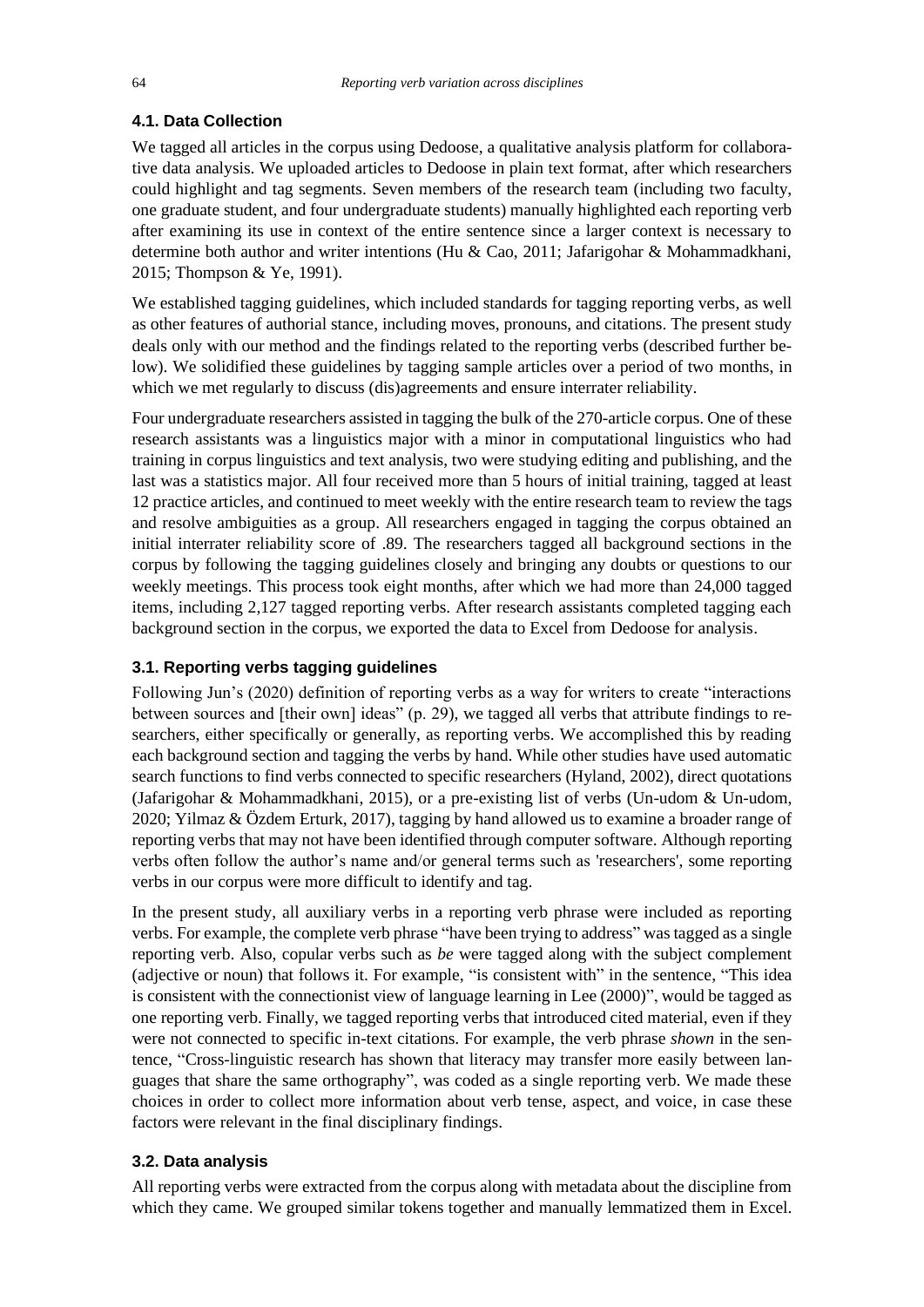Because verb tense, aspect, and voice did not vary significantly across disciplines or reporting verbs themselves, most verbs were lemmatized simply by removing tense and aspect. For example, all reporting verbs containing the root *agree*, such as *agreed*, *are agreeing*, and *have agreed*, were lemmatized as AGREE. One hundred and eighty-one verbs, accounting for about 8% of the dataset, were slightly more complex to lemmatize, and thus we adopted the following conventions. We included only the head word of each verb phrase, which means that verb phrases with modals and passives retained only the head verb along with any negation that may have been present. For instance, *are understood* and *can understand*, were lemmatized as UNDERSTAND, and *cannot understand* was lemmatized as NOT UNDERSTAND. Other forms of negation found in a verb phrase, such as *fail* in *fail to establish*, were lemmatized as not + head verb, in this case NOT ESTABLISH. Additionally, verbs followed by noun phrases as direct objects were consolidated as a single verb when lemmatized: *give a description* was lemmatized as DESCRIBE, and *come to a conclusion* was lemmatized as CONCLUDE. Copular verbs followed by an adjective such as *is consistent with* were lemmatized as the full verb and predicate: BE CONSISTENT WITH.

Following lemmatization, we counted all instances of each verb within each discipline. Because some disciplines contained 30 papers and others 60, we normalized all verbs to 100 papers by dividing the verb counts by the number of papers in a discipline and multiplying this figure by 100. Normalized counts per 100 papers are reported in the results below. We based our analysis on counts normalized per paper as opposed to per million words in order to focus on linguistically meaningful units of text, which can be more easily interpreted (Egbert et al., 2020). Normalized frequencies per million words were calculated as an additional measure and can be found in the appendix (see Table 7). Research data can be accessed here: [http://bit.ly/reporting\\_verb\\_data](http://bit.ly/reporting_verb_data)

## **4. Results and discussion**

Our first research question was designed to investigate whether the number of reporting verbs differed across disciplines. The results in Figure 1 show that political science and applied linguistics used a larger number of reporting verbs according to normalized ratios compared to the other disciplines. Biology showed the fewest reporting verbs – an average of less than 1 reporting verb per background<sup>1</sup> – while political science had the most with almost 20 verbs per background on average.

This range implies variability in the rhetorical structure of disciplinary background sections with political science and applied linguistics papers establishing a sophisticated reporting structure in their backgrounds and with philosophy and biology offering little reporting information when referencing previous research. However, the number of reporting verbs classified in our analysis contrasts sharply with those of Hyland's work. For instance, Hyland (1999) found that molecular biology papers contained more than 26 verbs per paper, whereas our analysis showed less than one per background; Hyland found philosophy papers to include 57 verbs per paper compared to our results of 3.6. The only discipline where our results agreed was that of physics, in which Hyland claimed that there were 6.6 verbs per paper, and we found 6.8. However, the frequency counts normalized per million words (see Figure 2 in the appendix) show that physics incorporated more reporting verbs overall than other disciplines, which would in fact contradict Hyland's (1999) findings. The discrepancy in numbers is likely attributable to the methodological approach for counting verbs. Whereas Hyland quantified all main author-relevant verbs in each paper through corpus inquiry, our scope was limited to just background sections and utilized hand coding in a discourse-analytic framework. Thus, discrepancies may arise from the sampling approach or perhaps even the specific discipline or subdiscipline sampled (e.g., molecular biology versus

<sup>&</sup>lt;sup>1</sup>This low number occurs because biology favours a non-integral numerical referencing system which appears to present background information as objective fact rather than attributing findings to other researchers (e.g., "The fatty acid uptake as well as the contribution of lipids for the energy yield are less in the arms  $(27).$ ").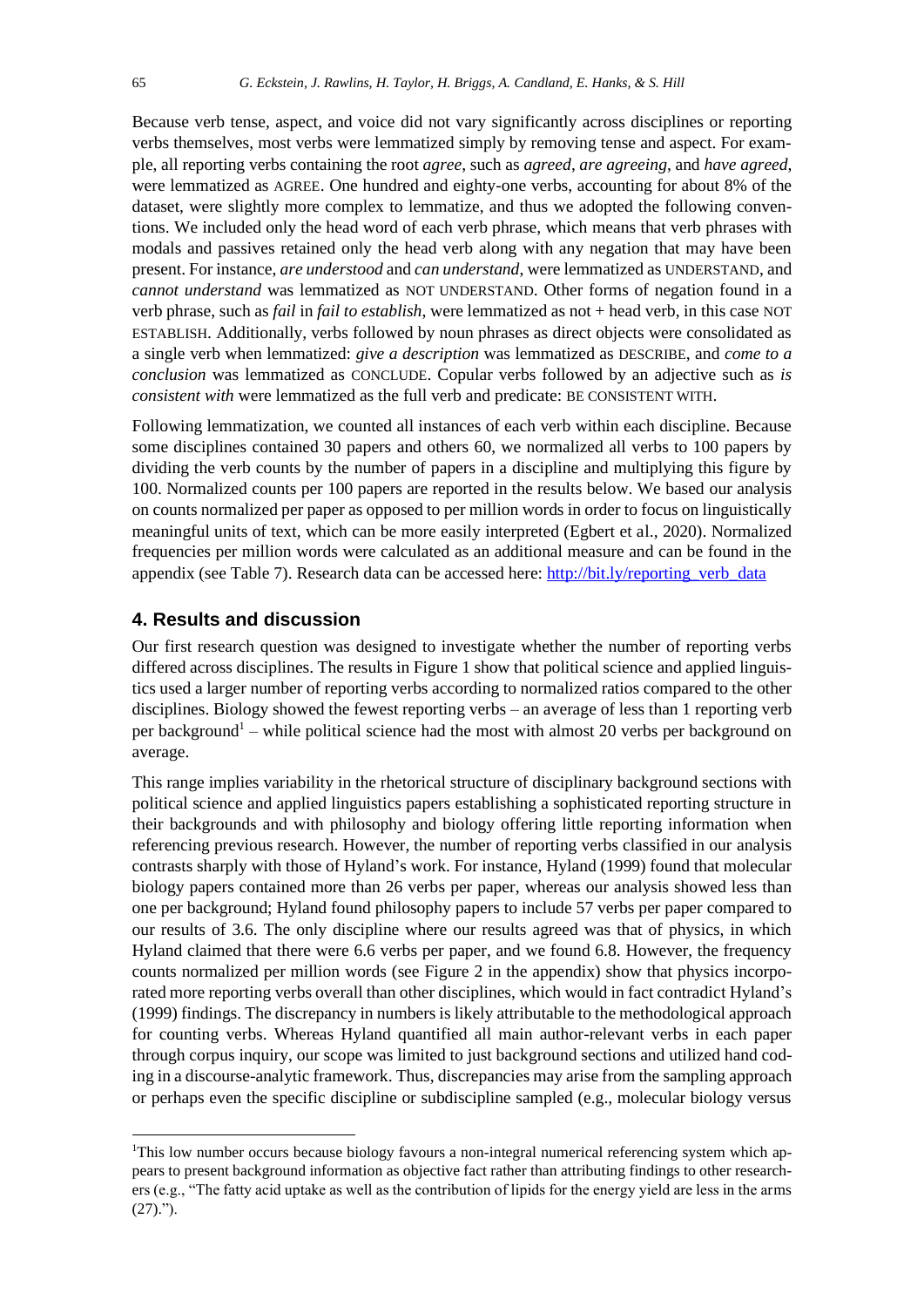more general biology). Additionally, differences are likely related to where the reporting verbs are found. It may be that biology writers offer almost no reporting verbs in their background sections but then offer numerous such verbs in the methods, results, and/or discussion sections where they may attribute widely. This would explain why Hyland's counts are consistently higher than our own, but additional research is certainly needed to confirm this possibility, and a future study should investigate how reporting structures change in different sections of an academic paper across disciplines.



**Figure 1.** Reporting verbs across disciplines normalized to 100 papers.

Our second research question sought to describe the most common reporting verbs in each discipline studied. This is a common task among reporting verb reports (see Fløttum et al., 2006; Hu & Wang, 2014; Hyland, 1999), though we chose to report the top 20 reporting verbs for each discipline. Table 5 shows this list and further indicates the normalized number of verbs and percent of coverage of the 20 most frequent reporting verbs in background sectionsin each discipline.

These results confirm findings from previous researchers such as Hyland (1999), who explained that there were substantial disciplinary differences in the use of reporting verbs. Further, the reporting verbs in our analysis overlap largely with reports from other researchers who also show that verbs like *argue*, *show*, and *suggest* are common in applied linguistics (Fløttum et al., 2006; Hu & Wang, 2014; Hyland, 1999). However, lists from various researchers tend not to match perfectly from study to study, likely an artifact of the specific papers each study examines, the specific subdiscipline, and the methodology employed for identifying reporting verbs within a paper.

Our final research question sought to identify overlapping and unique reporting verbs across disciplines. Table 6 illustrates the five most common reporting verbs in disciplinary background sections and highlights in gray those verbs that are found in more than one discipline. The verb *argue* is the most used verb and is found in the four soft sciences, while *show* is one of the top used verbs in the hard sciences (biology and physics) but is used less frequently in the soft sciences. The verb *suggest* is also used as one of the five most frequent verbs in four disciplines and one of the top 20 in philosophy. Only physics does not feature *suggest.*

The information in Table 6 can be helpful for language teachers and students they teach who are planning a career that uses academic writing but are not prepared to specialize in one field or another. Verbs such as *argue*, *use*, *examine*, *report*, *show*, and *suggest* have broad overlap among disciplines and thus represent the best reporting verbs for students to learn early and use crossdisciplinarily.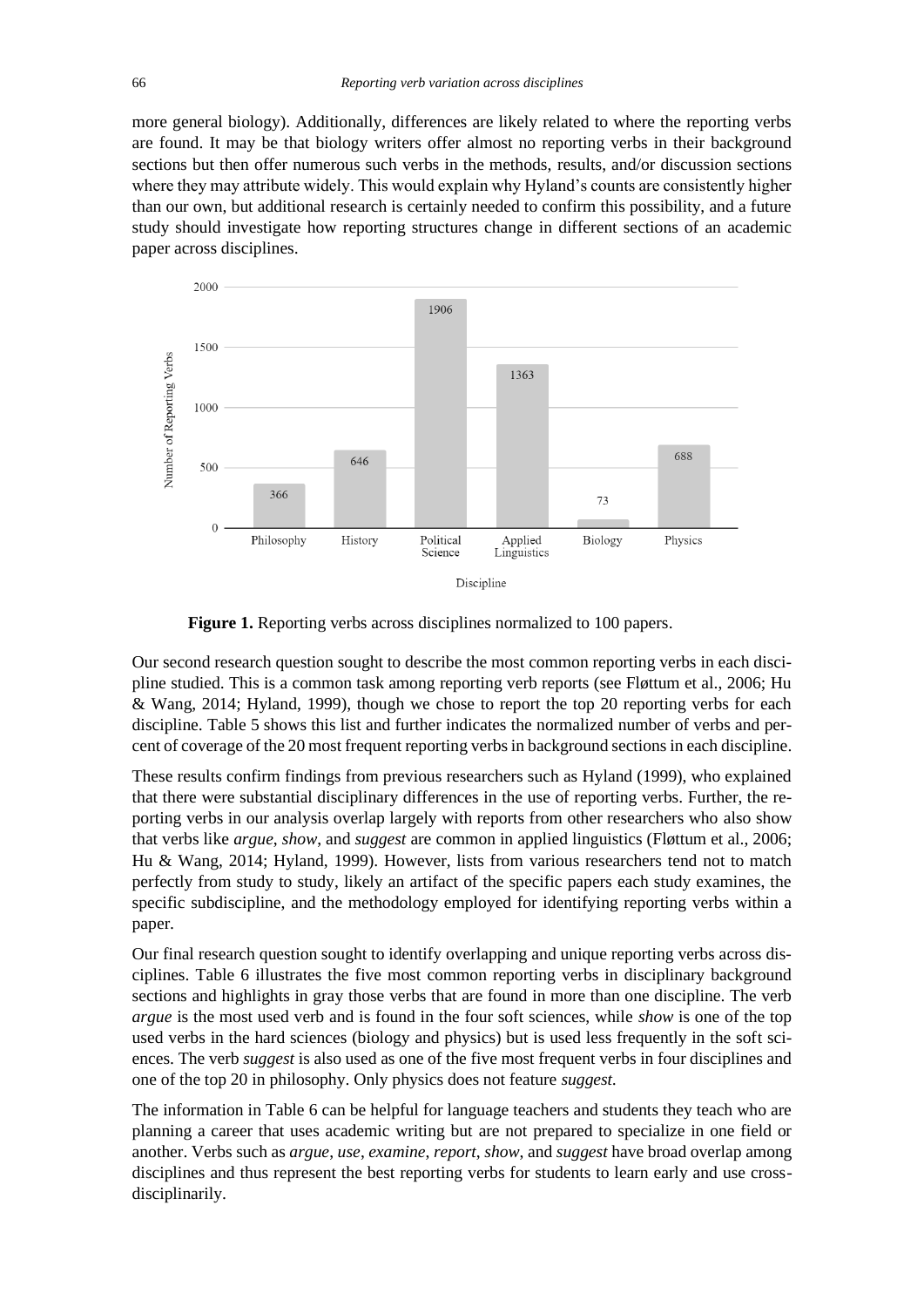| Philosophy      |       | History            |       | <b>Political Science</b> |       | <b>Applied Linguistics</b> |       |             | Physics |             |        |
|-----------------|-------|--------------------|-------|--------------------------|-------|----------------------------|-------|-------------|---------|-------------|--------|
| argue           | 103.3 | argue              | 36.7  | suggest                  | 150   | argue                      | 111.7 | establish   | 6.7     | show        | 83.3   |
| believe         | 23.3  | suggest            | 33.3  | argue                    | 136.7 | suggest                    | 110   | examine     | 6.7     | study       | 46.7   |
| think           | 13.3  | write              | 30    | show                     | 123.3 | show                       | 90    | suggest     | 6.7     | report      | 33.3   |
| address         | 10    | describe           | 23.3  | use                      | 70    | report                     | 66.7  | analyse     | 3.3     | propose     | 28.3   |
| assume          | 10    | note               | 23.3  | explore                  | 50    | examine                    | 55    | compare     | 3.3     | investigate | 26.7   |
| call            | 10    | call               | 20    | focus on                 | 46.7  | note                       | 51.7  | conduct     | 3.3     | use         | 26.7   |
| regard          | 10    | see                | 20    | note                     | 46.7  | describe                   | 45    | demonstrate | 3.3     | suggest     | 23.3   |
| say             | 10    | use                | 16.7  | consider                 | 36.7  | investigate                | 41.7  | find        | 3.3     | know        | 18.3   |
| suggest         | 10    | demonstrate        | 13.3  | indicate                 | 36.7  | claim                      | 38.3  | implicate   | 3.3     | analyse     | 16.6   |
| advocate        | 6.7   | characterize       | 10    | think                    | 36.7  | propose                    | 36.7  | isolate     | 3.3     | discuss     | 15     |
| agree           | 6.7   | point out          | 10    | examine                  | 26.7  | point out                  | 35    | maintain    | 3.3     | describe    | 13.3   |
| appear to think | 6.7   | recognize          | 10    | include                  | 26.7  | demonstrate                | 31.7  | propose     | 3.3     | develop     | 13.3   |
| claim           | 6.7   | accept             | 6.7   | see                      | 26.7  | conclude                   | 30    | raise       | 3.3     | indicate    | 13.3   |
| conduct         | 6.7   | believe            | 6.7   | assume                   | 23.3  | indicate                   | 30    | recognize   | 3.3     | calculate   | 11.7   |
| hold            | 6.7   | call into question | 6.7   | conclude                 | 23.3  | compare                    | 28.3  | report      | 3.3     | consider    | 11.7   |
| not establish   | 6.7   | challenge          | 6.7   | focus                    | 23.3  | focus                      | 28.3  | reveal      | 3.3     | establish   | 11.7   |
| present         | 6.7   | claim              | 6.7   | confirm                  | 20    | define                     | 26.7  | review      | 3.3     | perform     | 11.7   |
| propose         | 6.7   | consider           | 6.7   | investigate              | 20    | explain                    | 25    | show        | 3.3     | conclude    | 10     |
| show            | 6.7   | critique           | 6.7   | point out                | 20    | provide                    | 21.7  | take        | 3.3     | present     | 10     |
| suppose         | 6.7   | discuss            | 6.7   | report                   | 20    | address                    | 20    |             |         | reveal      | $10\,$ |
| Total (top 20)  | 273.6 |                    | 300.2 |                          | 963.5 |                            | 923.5 |             | 72.9    |             | 434.9  |
| Coverage        | 75%   |                    | 46%   |                          | 51%   |                            | 68%   |             | 100%    |             | 63%    |

**Table 4.** Top 20 reporting verbs by discipline normalized to 100 papers **Table 5.**

Note: Coverage explains the percentage of reporting verbs in that discipline covered by the top 20 listed verbs.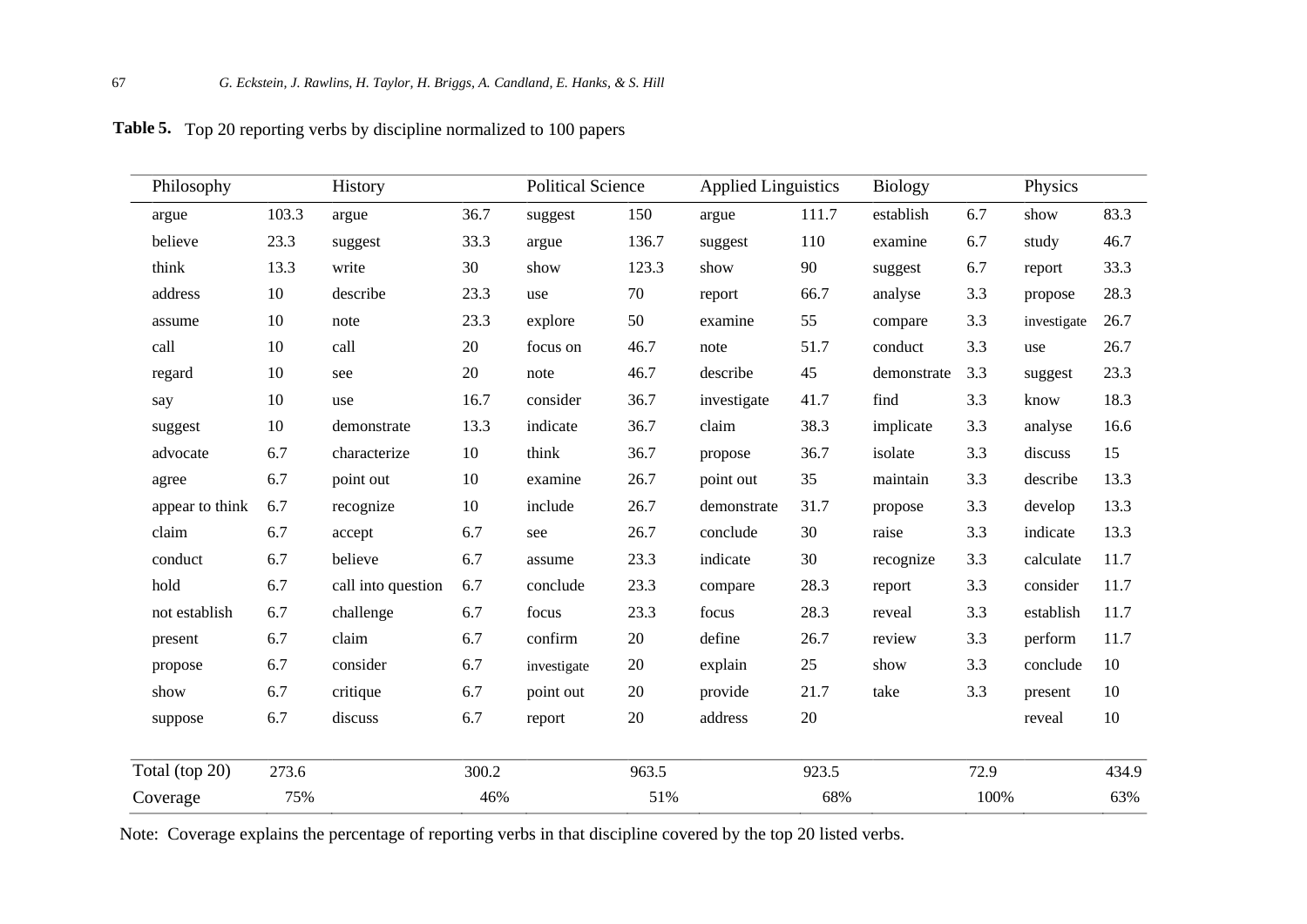| Philosophy |     | <b>History</b> |    | <b>Political Sci-</b><br>ence |     | Applied Lin-<br>guistics |     | <b>Biology</b> |    | Physics     |     |
|------------|-----|----------------|----|-------------------------------|-----|--------------------------|-----|----------------|----|-------------|-----|
| argue      | 103 | argue          | 37 | suggest                       | 150 | argue                    | 118 | establish      | -7 | show        | 83  |
| believe    | 23  | suggest        | 33 | argue                         | 137 | suggest                  | 110 | examine        | 7  | study       | 47  |
| think      | 13  | write          | 30 | show                          | 123 | show                     | 90  | suggest        | 7  | report      | 33  |
| address    | 10  | describe       | 23 | use                           | 70  | report                   | 67  | analyse        | 3  | propose     | 28  |
| assume     | 10  | note           | 23 | explore                       | 50  | examine                  | 55  | compare        | 3  | investigate | -27 |

Table **6.** Overlapping reporting verbs among the top five verbs across disciplines normalized to 100 papers.

# **5. Conclusions**

Through examining reporting verbs in background sections from 270 articles in six main disciplines, this study demonstrates that the number and type of reporting verbs vary by discipline. Political science uses the most reporting verbs at about 20 per background section, while biology uses the least at about one per background. The lexicon of reporting verbs also varies: While a few verbs are written regularly in multiple disciplines (namely, *argue*, *examine*, *report*, *show*, *suggest*, and *use*), each discipline boasts several reporting verbs that are unique to that discipline alone. Political science uses the most unique reporting verbs (63 verbs that are not used in other disciplines), and biology uses the fewest unique reporting verbs (two verbs that are not used in other disciplines), with the remaining four disciplines utilizing between 16 and 38 unique reporting verbs.

#### **5.1. Implications**

The above results illustrate that (1) researchers use a wide variety of reporting verbs, and (2) disciplines have varying lexicons for reporting verbs that occasionally overlap with other disciplines. However, without explicit instruction, students, particularly language learners, may not be aware of these characteristics. In fact, inexperienced and L2 writers use a more limited set of reporting verbs than advanced writers (Fløttum et al., 2006; Lee et al., 2018; Mansourizadeh & Ahmad, 2011; Staples & Reppen, 2016) and typically overuse a few verbs such as *argue*, *find*, and *show* (Charles, 2006).

Academic writing and second language teachers can explicitly teach reporting verbs, their meanings and their uses in order to build students' citation competence in English academic writing. That competence can lead to student improvement in applying appropriate reporting verbs patterns (Jun, 2020), which ultimately enables students to establish themselves as members of the broader research community (Martín & Pérez, 2014). Increased citation competence has the potential to reduce cultural and linguistic hurdles to effective source integration in L2 academic writing. Learning about reporting verbs may also benefit English language learners who are not pursuing academia as a career as Huang (2018) states that reporting verb instruction can help L2 students learn English contextually as well as expand students' vocabulary. Teachers can introduce students to features of reporting verbs through awareness-raising activities such as highlighting the reporting verbs used in articles, especially articles in their projected fields, or conducting their own exploratory research of reporting verbs online. Teachers may also provide word lists, such as the lists provided here, for students to practice with (Huang, 2018).

#### **5.2. Limitations and future research**

Some limitations of our study open opportunities for future research. When analyzing the data for the present study, we included passive and active verb constructions as the same lemma. Although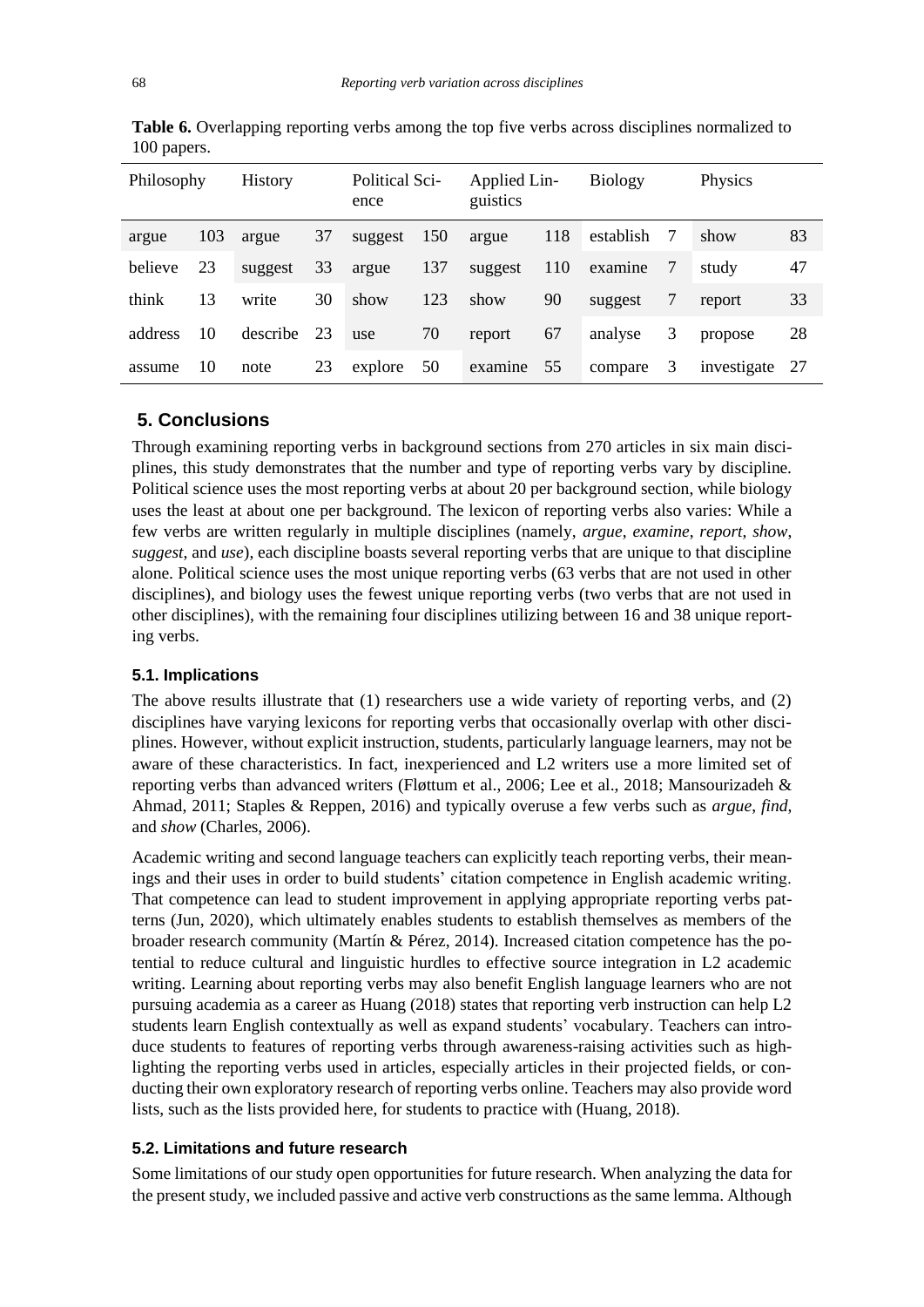this allowed us to compare verbs across disciplines, it did not account for variations in verb form that may have occurred. Future studies could go further to investigate the tendency of writers across disciplines to use passive verb constructions. The findings of such research could provide writers with a grammatical strategy to establish authority in their fields.

Additionally, because this study focused on the lexicon of reporting verbs, we did not analyze the stance they convey. Future research that investigates the stance of reporting verbs across disciplines (i.e., positive, critical, tentative, or neutral stance, as proposed by Hyland (2002)) could expand the current body of literature about how writers establish their identity. Such research could reinforce reporting verbs as a method of establishing authorial stance, along with hedges (Koutsantoni, 2006), citation types (Peng, 2019), self-citation (Hyland, 2001), and first-person pronoun usage (Taylor & Goodall, 2019).

We also compared reporting verbs from only the background sections of all disciplines. Although this section tends to include many of the citations and therefore reporting verbs, other sections of published articles also include some references to previous literature, and the amount of literature referenced in each section may vary by discipline (Lin & Evans, 2012). Our study did not account for the reporting verbs that may occur in other sections of the article, which may have led to different results in terms of the number of reporting verbs in each discipline as well as the typical lexicon of reporting verbs across disciplines. Future research should examine the rate and type of reporting verbs used in various sections of academic articles. Doing so may help educators and students determine the most common reporting verbs used in their fields. Meanwhile, teachers and students can use the findings in this report as guidance in expanding the disciplinary use of reporting verbs and establishing an authorial voice that projects membership in a community of academic writers.

Finally, future studies may also consider instances in which reporting verbs are not used. It is possible that some disciplines that tend to incorporate fewer reporting verbs (e.g. biology and philosophy) do so because details in the background sections are stated as facts. Further research can demonstrate which factors lead to less frequent use of reporting verbs as well as which linguistic contexts preclude the use of reporting verbs. Gaining more insight as to the exclusion criteria in academic writing cross disciplinarily can likewise help students establish appropriate authorial voice for their field.

#### **Acknowledgments**

We are grateful to Bethany Gray for generous access to the AJRC for this research. We also express our appreciation to the anonymous reviewers and editors who provided meaningful feedback on earlier drafts of this paper.



## **Appendix**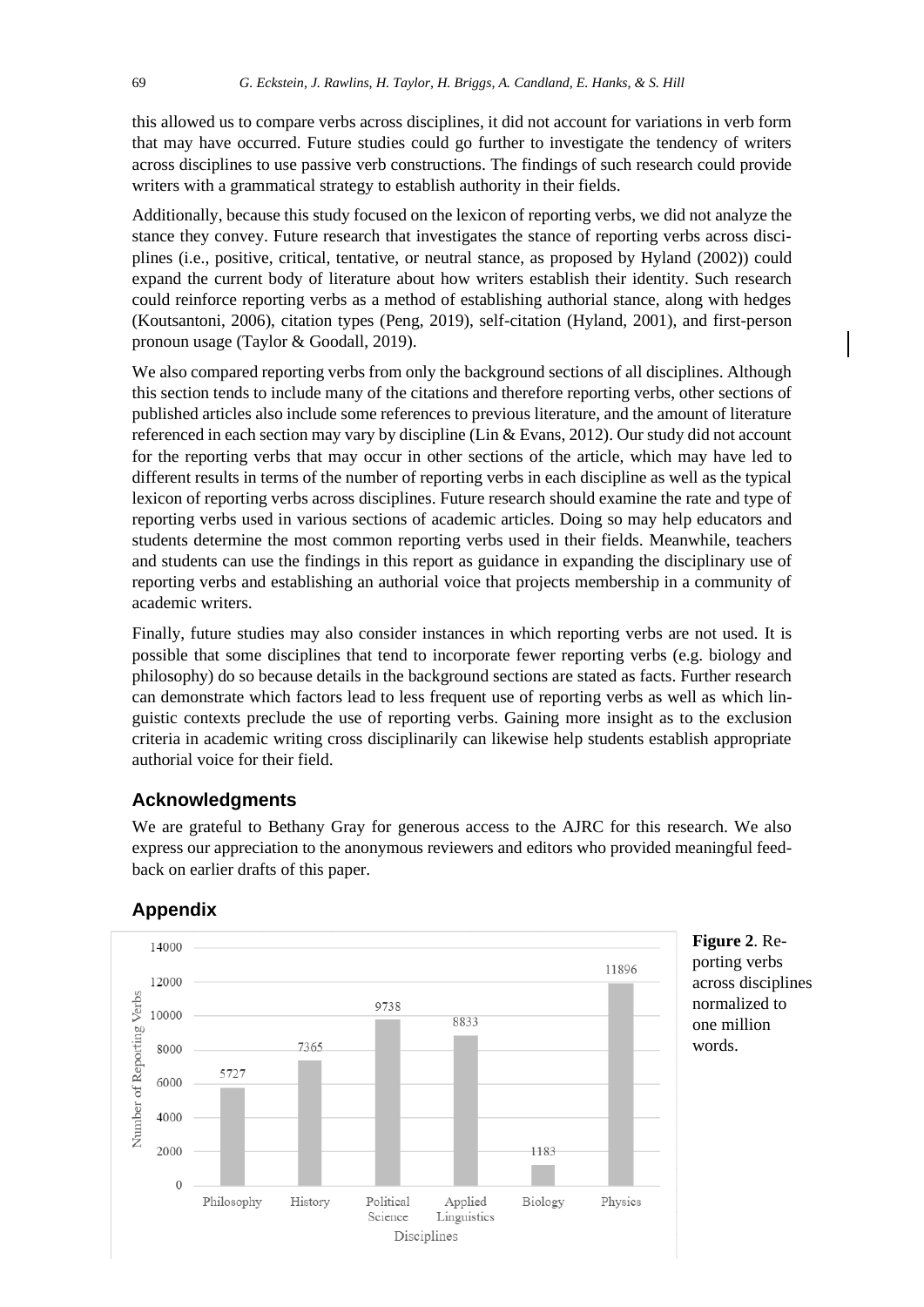| Philosophy      |                    |     | History               |     | Political Sci-<br>ence |     | Applied Lin-<br>guistics |     | <b>Biology</b> |     | Physics         |      |
|-----------------|--------------------|-----|-----------------------|-----|------------------------|-----|--------------------------|-----|----------------|-----|-----------------|------|
|                 | argue              |     | 1614 argue            | 418 | suggest                | 766 | argue                    | 723 | establish      | 108 | show            | 1440 |
|                 | believe            | 364 | suggest               | 380 | argue                  | 698 | suggest                  | 713 | examine        | 108 | study           | 806  |
|                 | think              | 208 | write                 | 342 | show                   | 630 | show                     | 583 | suggest        | 108 | report          | 576  |
|                 | address            | 156 | describe              | 266 | use                    | 358 | report                   | 432 | analyse        | 54  | propose         | 490  |
|                 | assume             | 156 | note                  | 266 | explore                | 255 | examine                  | 356 | compare        | 54  | investigate 460 |      |
|                 | call               | 156 | call                  | 228 | focus on               | 238 | note                     | 335 | conduct        | 54  | use             | 461  |
|                 | regard             | 156 | see                   | 228 | note                   | 238 | describe                 | 292 | demonstrate 54 |     | suggest         | 403  |
|                 | say                | 156 | use                   | 190 | consider               | 187 | investigate 270          |     | find           | 54  | know            | 317  |
|                 | suggest            | 156 | demonstrate 152       |     | indicate               | 187 | claim                    | 248 | implicate      | 54  | analyse         | 288  |
|                 | advocate           | 104 | characterize 114      |     | think                  | 187 | propose                  | 238 | isolate        | 54  | discuss         | 259  |
|                 | agree              | 104 | point out             | 114 | examine                | 136 | point out                | 227 | maintain       | 54  | describe        | 230  |
|                 | appear to<br>think | 104 | recognize             | 114 | include                | 136 | demon-<br>strate         | 205 | propose        | 54  | develop         | 230  |
|                 | claim              | 104 | accept                | 76  | see                    | 136 | conclude                 | 194 | raise          | 54  | indicate        | 230  |
|                 | conduct            | 104 | believe               | 76  | assume                 | 119 | indicate                 | 194 | recognize      | 54  | calculate       | 202  |
|                 | hold               | 104 | call into<br>question | 76  | conclude               | 119 | compare                  | 184 | report         | 54  | consider        | 202  |
|                 | not establish 104  |     | challenge             | 76  | focus                  | 119 | focus                    | 184 | reveal         | 54  | establish       | 202  |
|                 | present            | 104 | claim                 | 76  | confirm                | 102 | define                   | 173 | review         | 54  | perform         | 202  |
|                 | propose            | 104 | consider              | 76  | investigate 102        |     | explain                  | 162 | show           | 54  | conclude        | 173  |
|                 | show               | 104 | critique              | 76  | point out 102          |     | provide                  | 140 | take           | 54  | present         | 173  |
|                 | suppose            | 104 | discuss               | 76  | report                 | 102 | address                  | 130 |                |     | reveal          | 173  |
|                 | Total (top 20)     |     |                       |     |                        |     |                          |     |                |     |                 |      |
| Coverage<br>75% |                    |     | 46%                   |     | 51%                    |     | 68%                      |     | 100%           |     | 63%             |      |

**Table 7.** Top 20 reporting verbs by discipline normalized to one million words.

Note: Coverage explains the percentage of reporting verbs in that discipline covered by the top 20 listed verbs.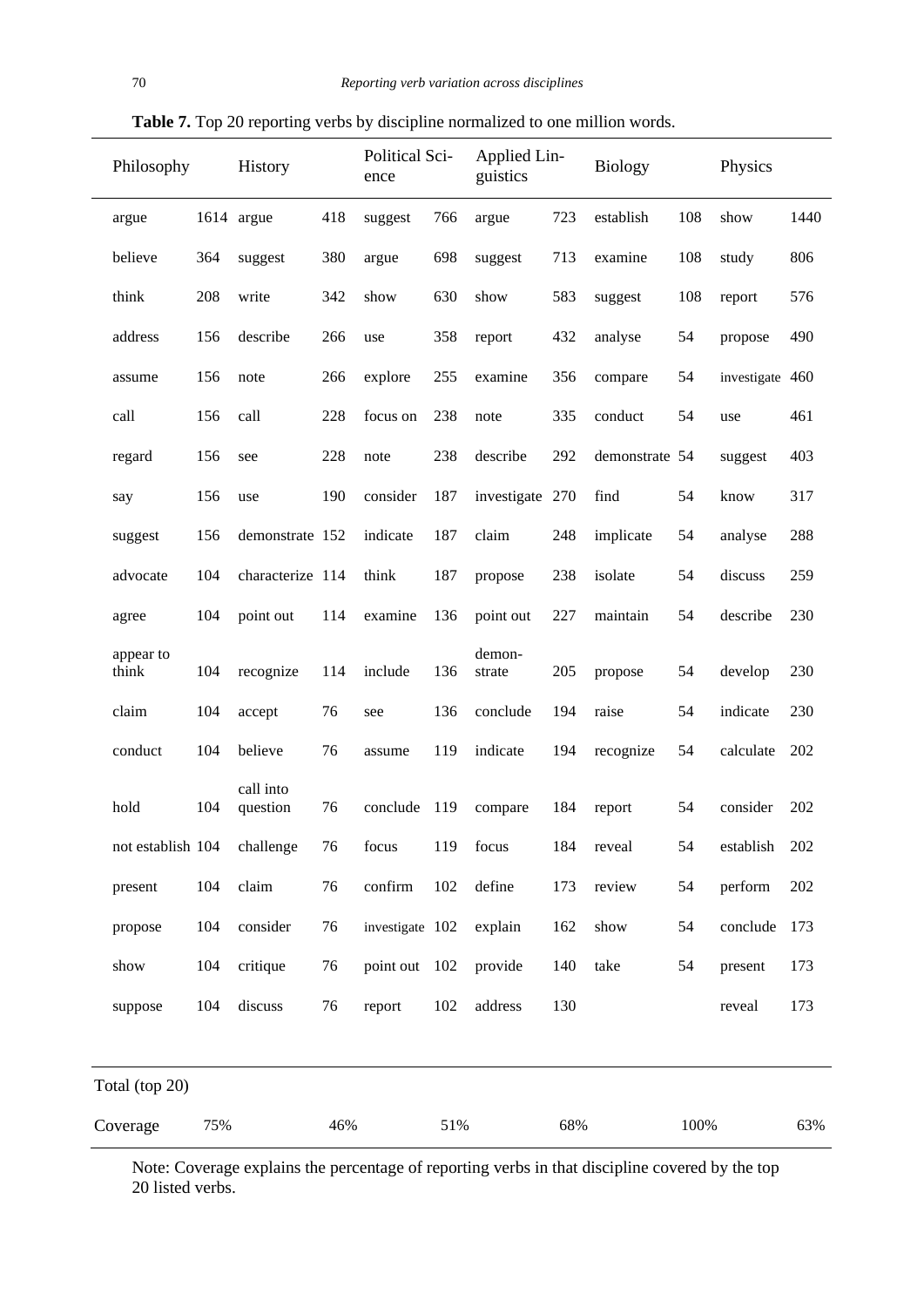| Philosophy |      | <b>History</b> |     | <b>Political Sci-</b><br>ence |     | Applied Lin-<br>guistics |     | <b>Biology</b> |     | Physics     |      |
|------------|------|----------------|-----|-------------------------------|-----|--------------------------|-----|----------------|-----|-------------|------|
| argue      | 1614 | argue          | 418 | argue                         | 698 | argue                    | 723 | establish      | 108 | investigate | 461  |
| assume     | 156  | describe       | 266 | use                           | 358 | examine                  | 356 | examine        | 108 | use         | 461  |
| believe    | 364  | note           | 266 | explore                       | 255 | report                   | 432 | report         | 54  | report      | 576  |
| regard     | 156  | write          | 342 | show                          | 630 | show                     | 583 | show           | 54  | show        | 1440 |
| think      | 208  | suggest        | 380 | suggest                       | 766 | suggest                  | 713 | suggest        | 108 | study       | 806  |

Table 8. Overlapping reporting verbs among the top five verbs across disciplines normalized to one million words.  $\overline{\phantom{a}}$ ÷,  $\overline{\phantom{a}}$ ÷,

**Table 9.** Unique reporting verbs by discipline with raw counts.

| Philosophy          |              | History                 |              | <b>Political Science</b>     |              | Applied Lin-<br>guistics |                | <b>Biology</b> |              | Physics              |                |
|---------------------|--------------|-------------------------|--------------|------------------------------|--------------|--------------------------|----------------|----------------|--------------|----------------------|----------------|
| adopt               | $\mathbf{1}$ | be critical<br>of       | $\mathbf{1}$ | account for                  | $\mathbf{1}$ | abandon                  | $\mathbf{1}$   | implicate      | $\mathbf{1}$ | achieve              | $\mathbf{1}$   |
| affirm              | 1            | castigate               | 1            | allude                       | 1            | admit                    | 3              | take           | 1            | ascribe              | $\mathbf{1}$   |
| allege              | 1            | celebrate               | 1            | appear                       | 1            | are                      | $\mathfrak{2}$ |                |              | bring up             | 1              |
| appears to<br>think | 2            | concede                 | 1            | associate                    | 2            | attest                   | 2              |                |              | circumvent           | 1              |
| charge              | $\mathbf{1}$ | condemn                 | $\mathbf{1}$ | attempt to map<br>out        | 1            | categorize               | $\overline{2}$ |                |              | classify             | 1              |
| defend              | 1            | constitute              | 1            | attempted to an-<br>swer     | $\mathbf{1}$ | caution                  | $\mathbf{1}$   |                |              | compute              | $\overline{c}$ |
| hold                | 2            | convince                | 1            | attempts to ac-<br>count for | 1            | coincide                 | 1              |                |              | conjecture           | 1              |
| not agree           | 1            | exaggerate              | 1            | base on                      | 2            | collect                  | 1              |                |              | deal                 | 1              |
| not believe         | $\mathbf{1}$ | fail                    | 1            | become                       | 1            | come                     | 1              |                |              | deduce               | $\mathfrak 2$  |
| not estab-<br>lish  | 2            | fear                    | 1            | beginning to echo            | 1            | comment                  | $\overline{c}$ |                |              | extend               | $\mathbf{1}$   |
| not set             |              | 1 foresee               | 1            | beginning to un-<br>derstand | $\mathbf{1}$ | continue                 | 1              |                |              | extrapolate          | $\mathbf{1}$   |
| not suggest         |              | 1 ignore                | 1            | bring out                    | 1            | create                   | 1              |                |              | favor                | 1              |
| persuade            | 1            | immortalize             | $\mathbf{1}$ | build upon                   | 1            | design                   | 2              |                |              | formulate            | $\mathbf{1}$   |
| predicate           | $\mathbf{1}$ | impede                  | $\mathbf{1}$ | capture                      | 2            | detect                   | 1              |                |              | generalize           | $\mathbf{1}$   |
| substitute          | 1            | invigorate              | 1            | cast light on                | 1            | distinguish              | 2              |                |              | has the be-<br>lief  | 1              |
| suppose             | 2            | is con-<br>sistent with | 1            | conceive                     | 1            | embed                    | 2              |                |              | has not ex-<br>plain | 1              |
|                     |              | mirror                  | 1            | conceptualize                | 1            | encourage                | 1              |                |              | improve              | 1              |
|                     |              | mis-under-<br>stand     | $\mathbf{1}$ | concern                      | 2            | endorse                  | 1              |                |              | infer                | $\overline{c}$ |
|                     |              | neglect                 | 2            | contribute                   |              | follow                   | 2              |                |              | mimic                | 1              |
|                     |              | not give                | $\mathbf{1}$ | credit                       |              | interview                | $\overline{c}$ |                |              | not know             | $\overline{c}$ |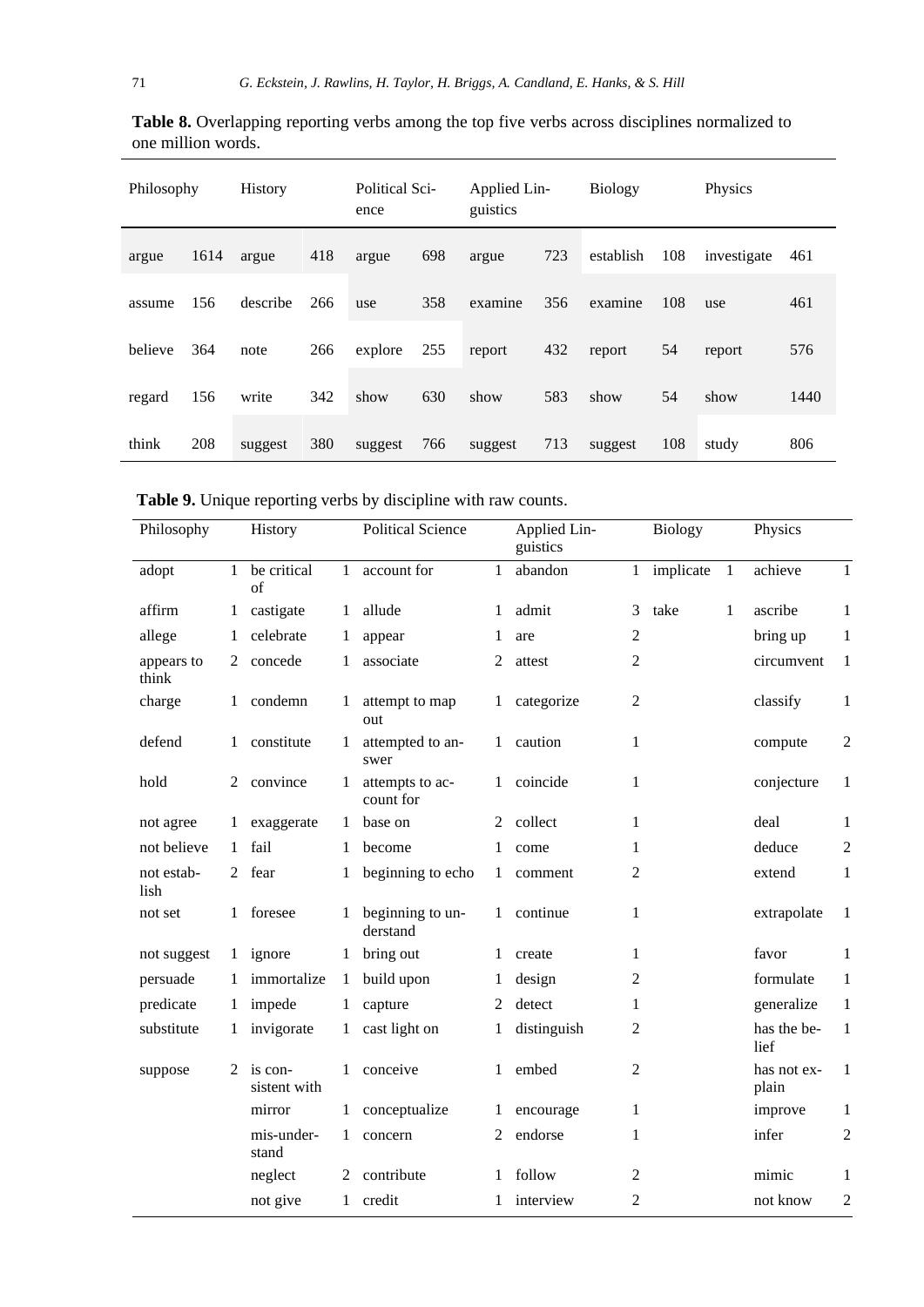| not identify | $\mathbf{1}$ | debate          | 3              | judge         | $\mathbf{1}$   | not study   | $\mathbf{1}$   |
|--------------|--------------|-----------------|----------------|---------------|----------------|-------------|----------------|
| omit         | 1            | desegregate     | 1              | not address   | 1              | not vary    | $\mathbf{1}$   |
| pen          | $\mathbf{1}$ | detail          | $\mathbf{1}$   | not discuss   | $\mathbf{1}$   | perform     | $\tau$         |
| place        | 1            | devote          | 1              | not disregard | $\mathbf{1}$   | realize     | $\mathbf{1}$   |
| play down    | 2            | elaborate       | 1              | play          | $\mathbf{1}$   | record      | $\mathbf{1}$   |
| presuppose   | $\mathbf{1}$ | embrace         | $\mathbf{1}$   | portray       | $\mathbf{1}$   | reformulate | $\mathbf{1}$   |
| replace      | $\mathbf{1}$ | enrich          | $\mathbf{1}$   | profile       | $\mathbf{1}$   | reproduce   | $\mathfrak{Z}$ |
| scathe       | $\mathbf{1}$ | envision        | 1              | reach         | $\mathbf{1}$   | result      | $\mathbf{1}$   |
| speak        | 2            | generate        | $\mathbf{1}$   | refine        | $\mathbf{1}$   | solve       | 3              |
| tell         | $\mathbf{1}$ | hint            | 1              | replicate     | $\mathbf{1}$   | speculate   | $\mathbf{1}$   |
| testify      | $\mathbf{1}$ | insist          | $\mathbf{1}$   | research      | $\mathbf{1}$   | synthesize  | $\mathbf{1}$   |
| trace        | $\mathbf{1}$ | inspire         | $\mathbf{1}$   | revise        | 1              | term        | 1              |
| undermine    |              | $2$ join        | $\mathbf{1}$   | specify       | $\mathbf{1}$   | yield       | $\mathbf{1}$   |
|              |              | label           | 1              | surmise       | $\mathbf{1}$   |             |                |
|              |              | link            | 1              | survey        | 3              |             |                |
|              |              | not consider    | $\mathbf{1}$   | theorize      | $\mathbf{1}$   |             |                |
|              |              | not demonstrate | 1              | uncover       | $\sqrt{2}$     |             |                |
|              |              | not explain     | $\mathbf{1}$   | work on       | $\overline{2}$ |             |                |
|              |              | not explore     | $\mathbf{1}$   |               |                |             |                |
|              |              | not offer       | 1              |               |                |             |                |
|              |              | notion          | 1              |               |                |             |                |
|              |              | operationalize  | 1              |               |                |             |                |
|              |              | oppose          | 1              |               |                |             |                |
|              |              | overlap         | 1              |               |                |             |                |
|              |              | overlook        | 1              |               |                |             |                |
|              |              | overshadow      | 1              |               |                |             |                |
|              |              | perceive        | $\overline{2}$ |               |                |             |                |
|              |              | prepare         | 1              |               |                |             |                |
|              |              | quote           | 1              |               |                |             |                |
|              |              | reaffirm        | 1              |               |                |             |                |
|              |              | regress         | 1              |               |                |             |                |
|              |              | reject          | 1              |               |                |             |                |
|              |              | relate          | $\mathbf{1}$   |               |                |             |                |
|              |              | rely on         | $\mathbf{2}$   |               |                |             |                |
|              |              | restate         | $\mathbf{1}$   |               |                |             |                |
|              |              | second          | 1              |               |                |             |                |
|              |              | single out      | $\mathbf{1}$   |               |                |             |                |
|              |              | target          | 1              |               |                |             |                |
|              |              | track           | 1              |               |                |             |                |
|              |              | underscore      | $\mathbf{1}$   |               |                |             |                |
|              |              | undertake       | 3              |               |                |             |                |
|              |              | undervalue      | $\mathbf{1}$   |               |                |             |                |
|              |              | worry           | $\mathbf{1}$   |               |                |             |                |
|              |              |                 |                |               |                |             |                |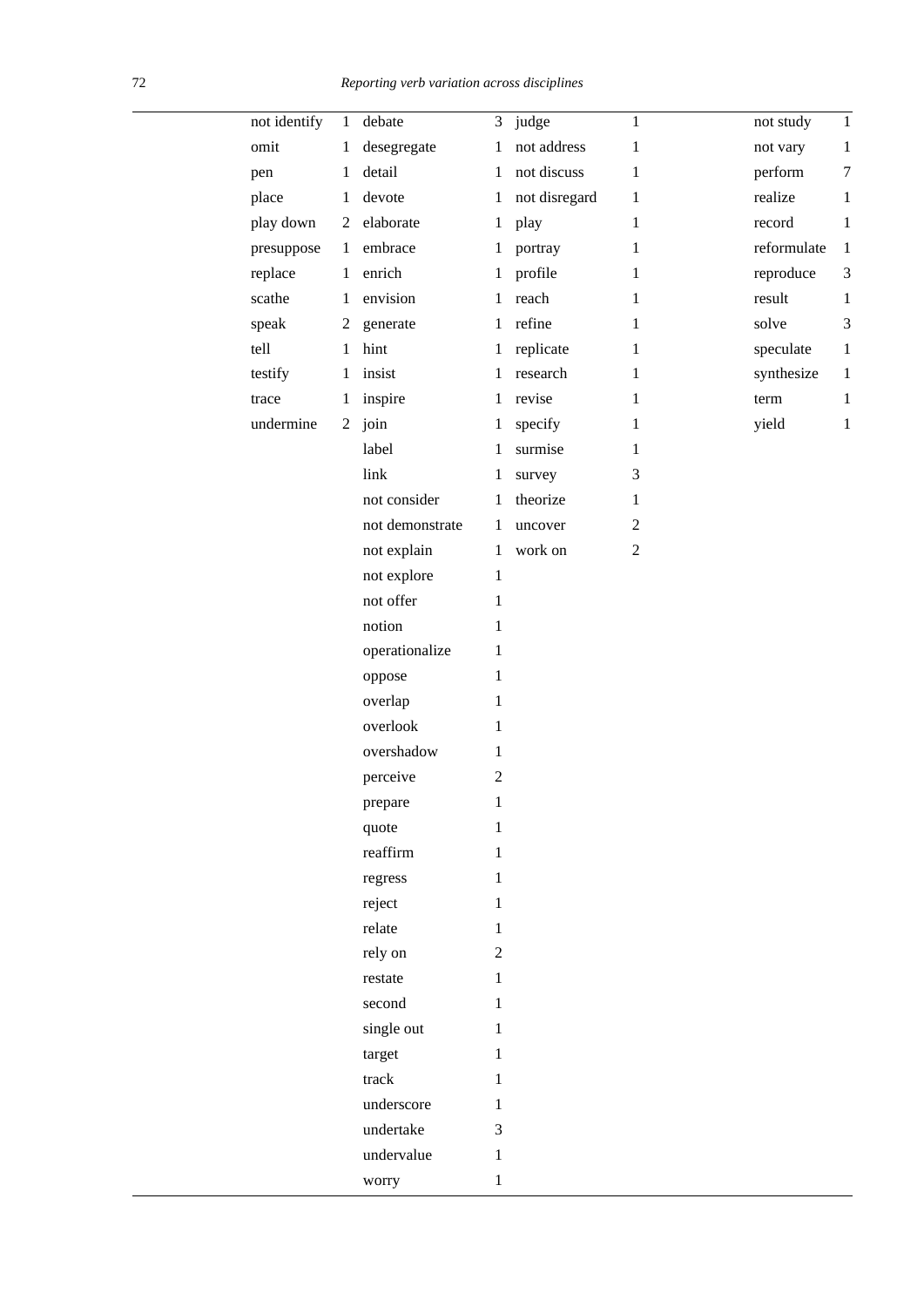#### **References**

- Biglan, A. (1973). The characteristics of subject matter in different academic areas, *Journal of Applied Psychology, 57*, 195–203.
- Bloch, J. (2010). A concordance-based study of the use of reporting verbs as rhetorical devices in academic papers. *Journal of Writing Research, 2*(2), 219–246. <https://doi.org/10.17239/jowr-2010.02.02.7>
- Charles, M. (2006). Phraseological patterns in reporting clauses used in citation: A corpus-based study of theses in two disciplines. *English for Specific Purposes, 25*(3), 310–331. <https://doi.org/10.1016/j.esp.2005.05.003>
- Egbert, J., Larsson, T., & Biber, D. (2020). *Doing linguistics with a corpus: Methodological considerations for the everyday user*. Cambridge University Press.
- Erikson, M. G., & Erlandson, P. (2014). A taxonomy of motives to cite. *Social studies of science, 44*(4), 625-637.
- Fløttum, K., Dahl, T., & Kinn, T. (2006). *Academic voices: Across languages and disciplines*. Amsterdam, The Netherlands: John Benjamins.
- Gray, B. E. (2011). Exploring academic writing through corpus linguistics: When discipline tells only part of the story (Doctoral dissertation, Northern Arizona University).
- Gray, B. E. (2015). *Linguistic variation in research articles: When discipline tells only part of the story.* John Benjamins Publishing Company.
- Harwood, N. (2009). An interview-based study of the functions of citations in academic writing across two disciplines. *Journal of Pragmatics, 41*(3), 497-518.
- Hu, G., & Cao, F. (2011). Hedging and boosting in abstracts of applied linguistics articles: A comparative study of English- and Chinese-medium journals. *Journal of Pragmatics, 43*(11), 2795-2809.<https://doi.org/10.1016/j.pragma.2011.04.007>
- Hu, G., & Wang, G. (2014). Disciplinary and ethnolinguistic influences on citation in research articles. *Journal of English for Academic Purposes,* 14, 14–28. <https://doi.org/10.1016/j.jeap.2013.11.001>
- Huang, J. C. (2018). Marine engineering and sub-disciplinary variations: A rhetorical analysis of research article abstracts. *Text & Talk, 38*(3), 341-363. [https://doi.org/10.1515/text-](https://doi.org/10.1515/text-2018-0002)[2018-0002](https://doi.org/10.1515/text-2018-0002)
- Hyland, K. (1999). Academic attribution: Citation and the construction of disciplinary knowledge. *Applied Linguistics, 20*, 341–367.
- Hyland, K. (2001). Humble servants of the discipline? Self-mention in research articles. *English for Specific Purposes, 20*(3), 207-226. [https://doi.org/10.1016/S0889-4906\(00\)00012-0](https://doi.org/10.1016/S0889-4906(00)00012-0)
- Hyland, K. (2002). Activity and evaluation: Reporting practices in academic writing. *Academic Discourse*, 115-130.
- Jafarigohar, M., & Mohammadkhani, A. (2015). Reporting verbs in applied linguistics research articles by native and non-native writers. *Theory and Practice in Language Studies, 5*(12), 2490-2496.<http://dx.doi.org/10.17507/tpls.0512.08>
- Jun, Z. (2020). Teaching reporting verbs to English as a second language undergraduate writers in the academic context. *TESOL International Journal, 15*(2), 28-45.
- Kaplan, N. (1965). The norms of citation behavior: Prolegomena to the footnote. *Journal of the Association for Information Science and Technology, 16*(3), 179-184.
- Koutsantoni, D. (2006). Rhetorical strategies in engineering research articles and research theses: Advanced academic literacy and relations of power. *Journal of English for Academic Purposes, 5*(1), 19-36. <https://doi.org/10.1016/j.jeap.2005.11.002>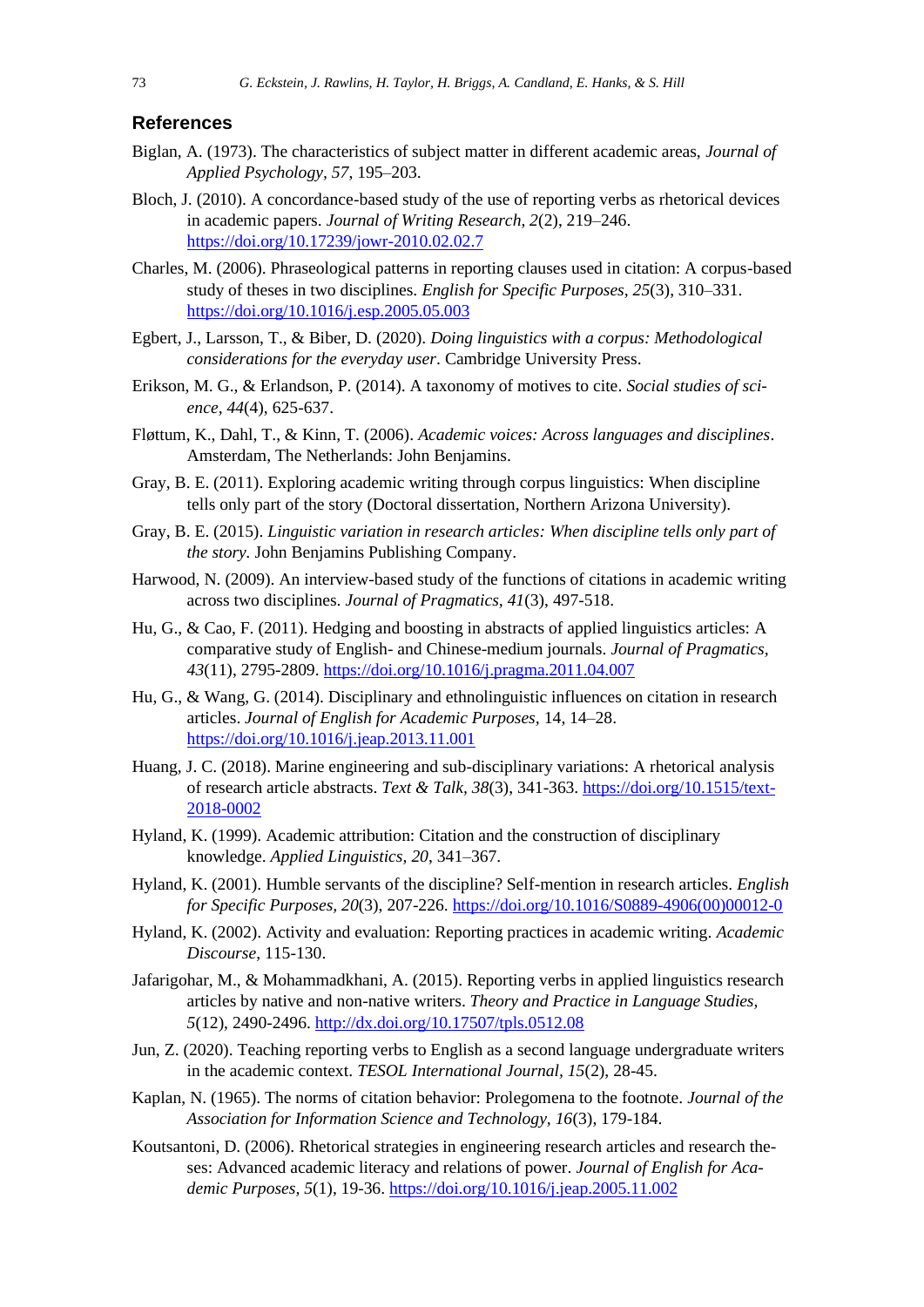Kuhn, T. S. (1962). *The structure of scientific revolutions*. University of Chicago Press.

- Lee, J. J., Hitchcock, C., & Casal, E. (2018). Citation practices of L2 university students in firstyear writing: Form, function, and stance. *Journal of English for Academic Purposes*, 33, 1-22.<https://doi.org/10.1016/j.jeap.2018.01.001>
- Lin, L., & Evans, S. (2012). Structural patterns in empirical research articles: A cross-disciplinary study. *English for Specific Purposes, 31*(3), 150-160[.](https://doi.org/10.1016/j.esp.2011.10.002) <https://doi.org/10.1016/j.esp.2011.10.002>
- Liu, G., Lin, V., Kou, X., & Wang, H. (2016). Best practices in L2 English source use pedagogy: A thematic review and synthesis of empirical studies. *Educational Research Review,* 19, 36–57.<https://doi.org/10.1016/j.edurev.2016.06.002>
- Ma, R. (2015). *A study of citation competence and its individual impact factors in L2 academic writing*. [Doctoral Dissertation, Huazhong Normal University, China.]
- Ma, R., & Qin, X. (2017). Individual factors influencing citation competence in L2 academic writing. *Journal of Quantitative Linguistics, 24*(2–3), 213–240. <https://doi.org/10.1080/09296174.2016.1265793>
- Mansourizadeh, K., & Ahmad, U.K. (2011). Citation practices among non-native and novice scientific writers. *Journal of English for Academic Purposes,* 10, 152-161. <https://doi.org/10.1016/j.jeap.2011.03.004>
- Martín, P., & Pérez, I. K. L. (2014). Convincing peers of the value of one's research: A genre analysis of rhetorical promotion in academic texts. *English for Specific Purposes,* 34, 1- 13. <https://doi.org/10.1016/j.esp.2013.09.002>
- Neumann, R. (2001). Disciplinary differences and university teaching, *Studies in Higher Education, 26*, 135–146.
- North, S. (2005). Different values, different skills? A comparison of essay writing by students from arts and science backgrounds. *Studies in Higher Education, 30*(5), 517-533. <https://doi.org/10.1080/03075070500249153>
- Peng, J. E. (2019). Authorial voice constructed in citation in literature reviews of doctoral theses: Variations across training contexts. *Journal of English for Academic Purposes*, 37, 11-21. <https://doi.org/10.1016/j.jeap.2018.11.001>
- Schoonbaert, D., & Roelants, G. (1996). Citation analysis for measuring the value of scientific publications: quality assessment tool or comedy of errors? *Tropical Medicine & International Health, 1*(6), 739-752.
- Staples, S., & Reppen, R. (2016). Understanding first-year L2 writing: A lexico-grammatical analysis across L1s, genres, and language ratings. *Journal of Second Language Writing*, 32, 17-35. <https://doi.org/10.1016/j.jslw.2016.02.002>
- Suntara, W., & Usaha, S. (2013). Research article abstracts in two related disciplines: Rhetorical variation between linguistics and applied linguistics. *English Language Teaching, 6*(2), 84-99.<http://dx.doi.org/10.5539/elt.v6n2p84>
- Taylor, H., & Goodall, J. (2019). A preliminary investigation into the rhetorical function of 'I' in different genres of successful business student academic writing. *Journal of English for Academic Purposes, 38*, 135-145. <https://doi.org/10.1016/j.jeap.2019.01.009>
- Thompson, G., & Ye, Y. (1991). Evaluation in the reporting verbs used in academic papers. *Applied Linguistics, 12*(4), 365-382.<https://doi.org/10.1093/applin/12.4.365>
- Uba, S. Y. (2020). Semantic categories of reporting verbs across four disciplines in research articles. *English Language Teaching, 13*(1), 89-98.<https://doi.org/10.5539/elt.v13n1p89>